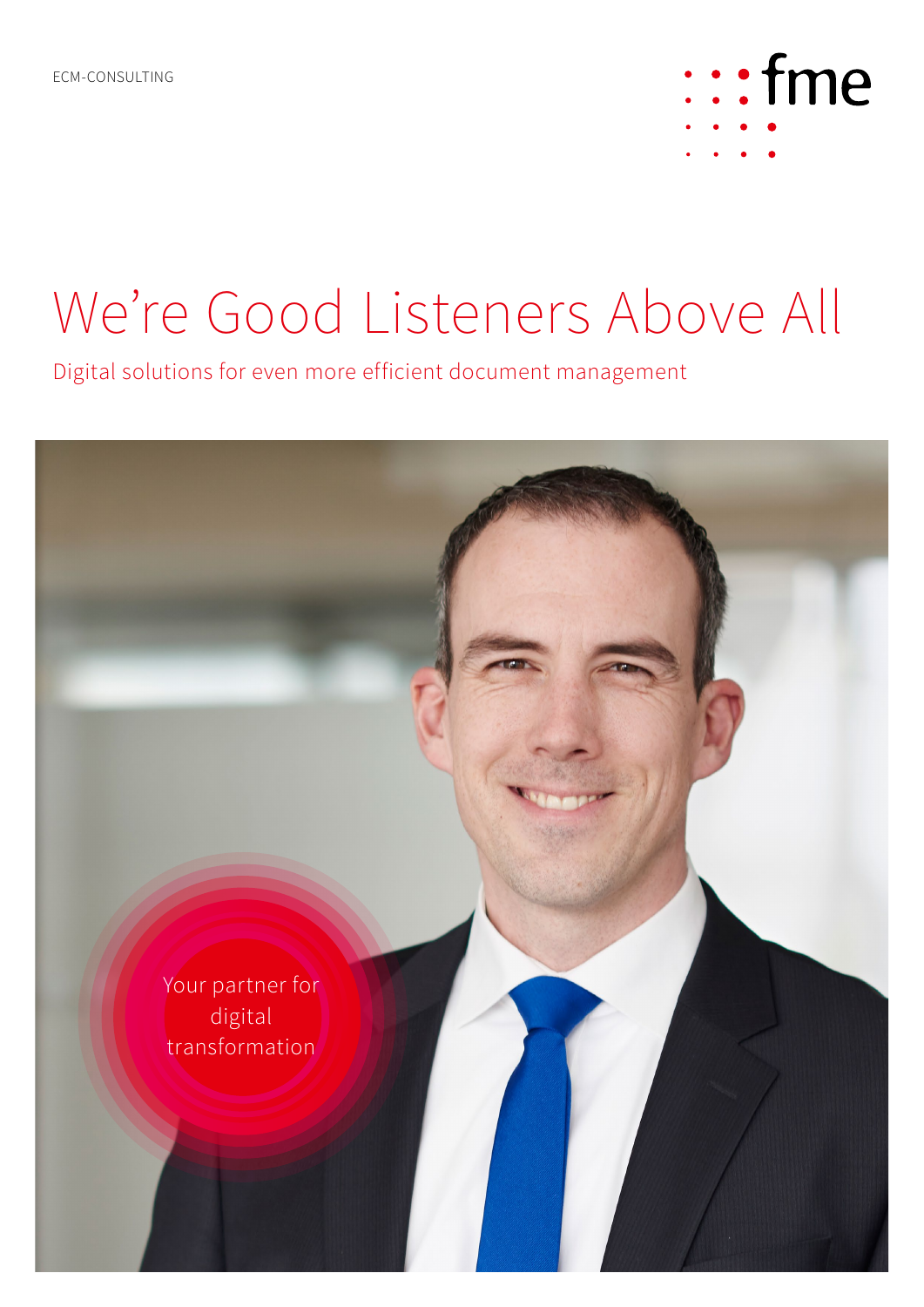# Our ECM Solutions Help You Save Time, Costs, And Effort

Does your company still rely on paper-based communications? Why not make the shift already? Our digital solutions speed up your processes, spare you the trouble of establishing internal and external transport routes, help you consolidate document statuses, and prevent media disruptions. Benefit from communication and processes that are far more efficient on the whole.

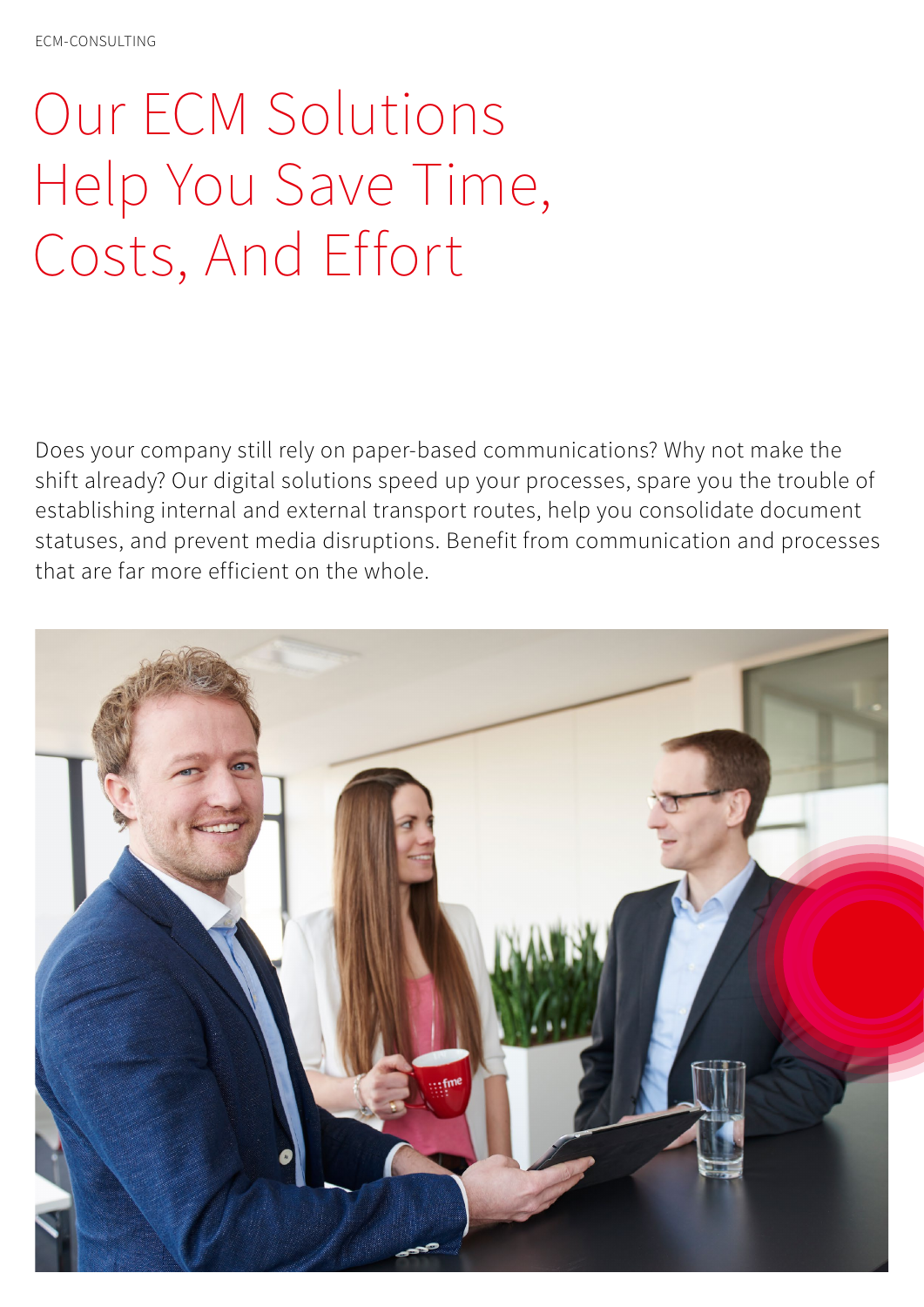»The software solution that fme advised us to implement and helped us introduce allowed us to reduce our invoice processing time by several days and significantly increase transparency.«

*Berndt Metzler, Creditor/Debtor division, Volkswagen Group*

## Enterprise Content Management (ECM) Exceeds Expectations For 90 Percent Of Users

Our ECM solutions boast enormous potential for success – they streamline your processes, improve the quality of your document structures, and save you money. A study conducted by BITKOM revealed that 90 percent of users found their ECM projects to be even more successful than they had expected.

## Our Good Advice Helps Your Business Succeed

Our consulting model is divided into four phases. We lay the foundations for the entirety of your new vision during the Assessment phase. Next, during the Vision & Strategy phase, we explain which strategic goals you should pursue, how ECM can help you reach those goals, and which ECM strategy is best suited to your company. We help you find out which architecture and product are the best fit for you and determine which solution scenarios we will implement during the Planning & Design phase. Finally, during the Implementation & Rollout phase, we implement the solutions we have selected and introduce them in your company.

Of course, throughout each phase of the process, we tailor our corresponding consulting package to your individual requirements. Regardless of whether you choose a condensed workshop or a detailed analysis, we take a structured, transparent approach to each of our packages.

## What Benefits Does Professional ECM Provide?

Enterprise Content Management has tremendous potential – you can take advantage of this to its full extent, but you don't have to. We work with you to precisely identify the areas that promise to provide added value and competitive advantages for your company.

#### **• Reduced processing times**

We work together with you to design an ECM solution that reflects your approach to work and makes all important information available in a shorter period of time.

#### **• Lower transaction costs**

We tap your potential for optimization and show you where you can save and which costs you need to take into account.

#### **• Better processing quality**

We provide optimized workflows that ensure transparent processes, eliminate routine tasks, and identically process similar processes.

**• Guaranteed to uphold compliance standards** We are very familiar with the relevant laws and guidelines and help you find a solution that complies with them – and which is proven to remain compliant in the future.

#### **• Numerous best practice solutions**

We want to create results that exceed your expectations. To do so, we rely on methods such as recognized best practice solutions and well-proven procedures.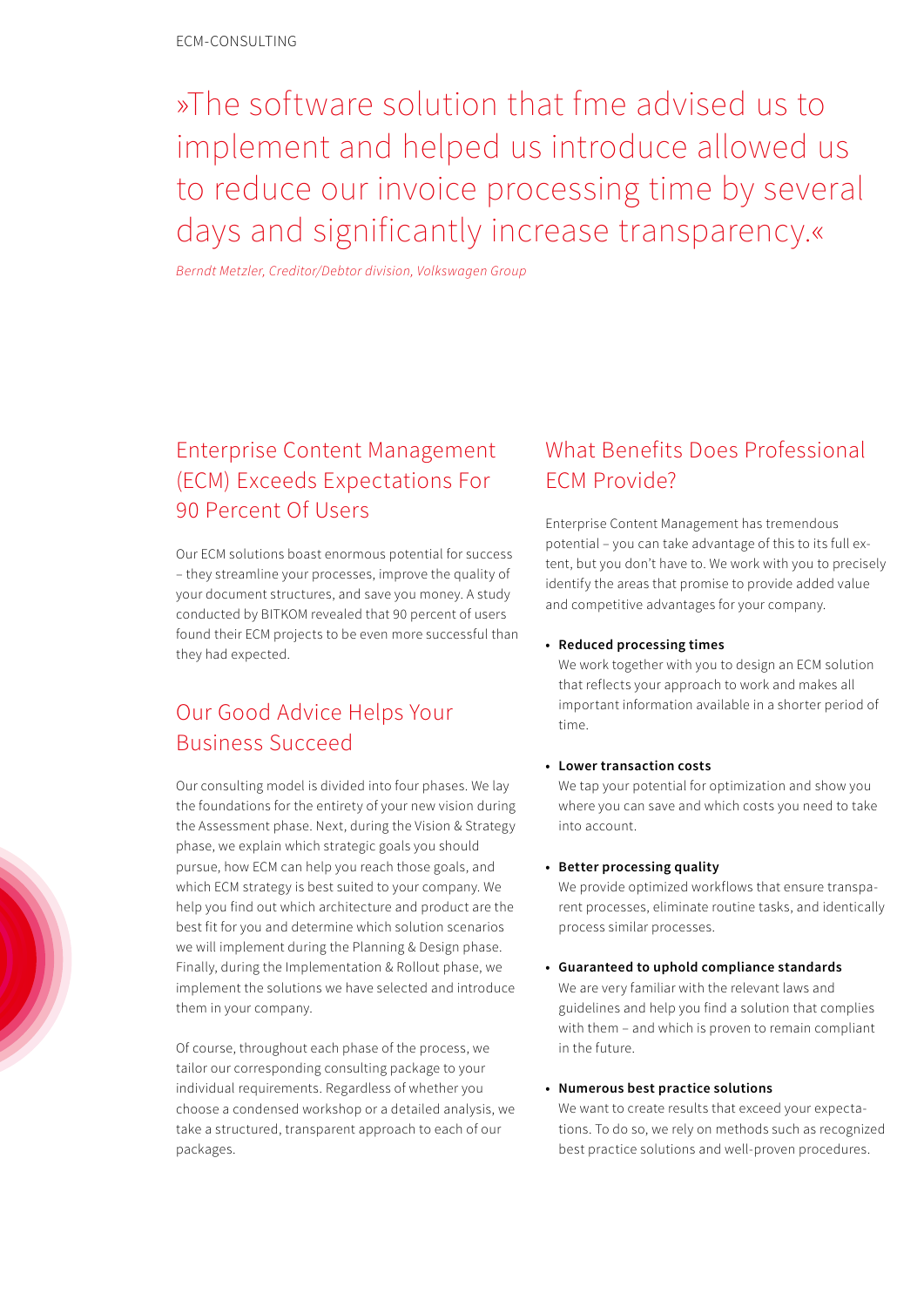

## You Benefit From Our Values

Take advantage of our 15+ years of experience in ECM projects in virtually all industries and areas.

#### **We're focused**

We specialize in ECM projects and focus on document management, file management, input management, archiving, and collaboration.

#### **We're motivated**

Our consultants live and breathe e-collaboration, exchange ideas intensively, and use ECM themselves to share experiences, tools, and skills.

#### **We're efficient**

We've developed a procedural method for introducing ECM that provides support for the entire process, from the first strategy workshop right through to the rollout. All of our consultants use proven tools and possess a great deal of project expertise.

#### **We're experts in various fields**

Our cross-industry expertise ranges from submission management in the pharmaceutical industry, to contract management for utilities and contract file in plant engineering, through to technical specification and documentation in the automotive sector.

#### **We ensure quality**

We have a quality partner ensure the quality of each project during the implementation phase.

## Top-Notch Guarantors For An Excellent Cost-Benefit Ratio

We acknowledge that it can take a lot of effort to introduce an ECM solution – but we promise that this effort is worthwhile. Our customers agree: from Audi, to Deutsche Telekom and RWE, through to 3M Health Care, we take on an average of 50 projects each year.

#### **Industrial Manufacturing**

AUDI AG, BMW AG, EagleBurgmann Germany GmbH & Co. KG, ISE Automotive GmbH, Johnson Controls Recycling GmbH, KE-Burgmann A/S, Lenze AG, Lenzing Technik GmbH, novero GmbH, Robert Bosch GmbH, Roto Frank AG, Seat Deutschland GmbH, SIG Information Technology GmbH, Thyssen Krupp Presta SteerTec, Volkswagen AG

#### **Life Sciences**

3M HealthCare, Bayer AG, Bayer Healthcare AG, Biologische Heilmittel Heel GmbH, Boehringer Ingelheim Pharma GmbH & Co. KG, Canadian Blood Services, CSL Behring GmbH, Daiichi Sankyo Deutschland GmbH, Daiichi Sankyo Europe GmbH, Dr. R. Pfleger GmbH, Fresenius SE & Co. KGaA, Grünenthal GmbH, MAQUET GmbH, MedImmune Ltd., Medtronic Inc., Merck KGaA, Merck & Co., Inc., Ratiopharm GmbH, Roche Diagnostics GmbH, Sanofi-Aventis Deutschland GmbH

#### **Further Industries**

Advanced Nuclear Fuels GmbH, Astrium GmbH, BMW Financial Services, buw GmbH, Deutsche Lufthansa AG, Deutsche Post DHL, Deutsche Telekom AG, EADS Space Transportation, E.ON IS GmbH, E.ON Kernkraft GmbH, E.ON Netz, E.ON Ruhrgas AG, JP-Morgan Chase, JT (Japan Tobacco) International SA, Open Grid Europe GmbH, PricewaterhouseCoopers WPG AG, RWE Deutsche Erdoel, Urenco Deutschland GmbH, Volkswagen Financial Services AG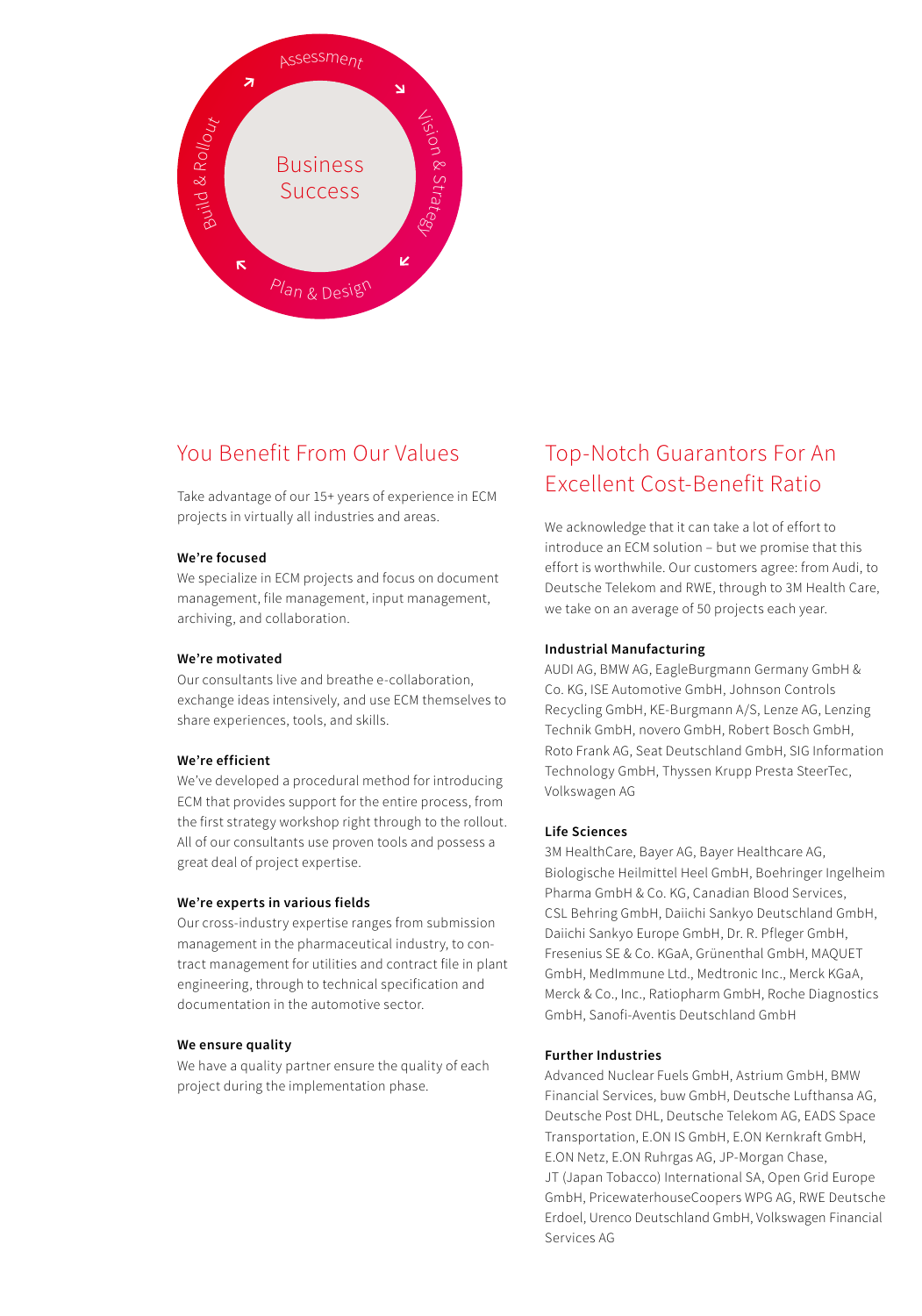## »Our success in using fme's Change Management showed us that having the right communication from the start has a massive influence on project results.«

*Guido Koenig, go!DMS Project Manager at Volkswagen*

### Proven Solution Expertise

We provide proven, recognized solutions for the following challenges:

- Digital transformation
- Digital sales and marketing processes
- Human change management
- Social business collaboration
- Digital company archive
- Contract file processing
- Digital personnel files
- Digital invoice processing
- Submission management and verified documents for the life sciences industry



*Henning Siefert, fme AG*

We are happy to provide personalized information and reference material on the individual solutions – please contact:

## Your Partner For Digital Transformation

Digitization enables new ways of dealing with existing businesses and creates totally new business models. We help you with our comprehensive expertise to master the digital and cultural shift within your company, in order to make sure that you remain competitive and ready to tap into future markets. Become one of the first companies to undergo a digital transformation and benefit from digitization to its full extent!

Our introductory Digital Transformation workshop teaches you how you can use existing and new technologies to optimize or challenge your business models, thereby taking you further on the path towards digital transformation.

Our communication services help you:

- Plan and analyze changes in your company
- Develop more efficient communication strategies
- Motivate your employees in the long term
- Implement changes at all phases methodically and precisely

**For more information on this important, forward-thinking topic, go to** 

**www.fme.de/digitale\_transformation**

Henning Siefert | T +49 531 238540 | h.siefert@fme de